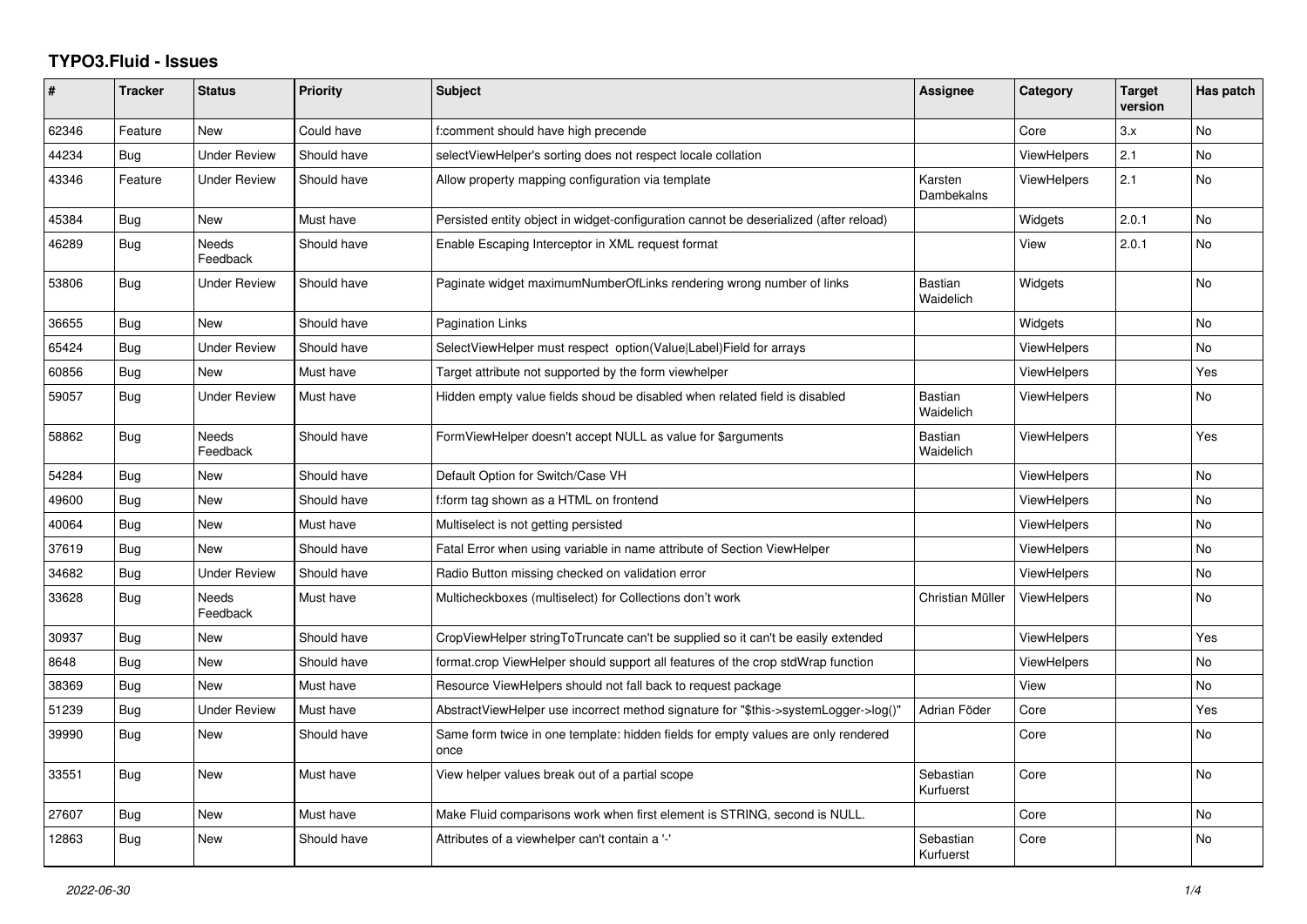| ∦     | <b>Tracker</b> | <b>Status</b>       | Priority    | Subject                                                                                                     | <b>Assignee</b>        | Category    | <b>Target</b><br>version | Has patch |
|-------|----------------|---------------------|-------------|-------------------------------------------------------------------------------------------------------------|------------------------|-------------|--------------------------|-----------|
| 3481  | Bug            | New                 | Should have | Use ViewHelperVariableContainer in PostParseFacet                                                           |                        | Core        |                          | <b>No</b> |
| 58983 | Bug            | New                 | Should have | format.date does not respect linebreaks and throws exception                                                |                        |             |                          | No        |
| 58921 | Bug            | New                 | Should have | f:form.* VHs crash if NOT inside f:form but followed by f:form                                              |                        |             |                          | No        |
| 57885 | Bug            | <b>New</b>          | Must have   | Inputs are cleared from a second form if the first form produced a vallidation error                        |                        |             |                          | <b>No</b> |
| 55008 | Bug            | <b>Under Review</b> | Should have | Interceptors should be used in Partials                                                                     | Christian Müller       |             |                          | No        |
| 52591 | Bug            | <b>New</b>          | Should have | The Pagination Widget broken for joined objects                                                             |                        |             |                          | No        |
| 52536 | Bug            | <b>Under Review</b> | Should have | Errorclass not set if no property-attribute set                                                             |                        |             |                          |           |
| 50888 | Bug            | <b>Under Review</b> | Should have | WSOD by changing name of section and if Fluid caches are generated                                          |                        |             |                          | <b>No</b> |
| 49038 | Bug            | <b>New</b>          | Must have   | form.select does not select the first item if prependOptionValue is used                                    |                        |             |                          | No        |
| 47006 | Bug            | <b>Under Review</b> | Should have | widget identifier are not unique                                                                            |                        |             |                          | No        |
| 28554 | Bug            | New                 | Should have | (v4) implement feature flag to disable caching                                                              |                        |             |                          | No        |
| 28553 | Bug            | New                 | Should have | improve XHProf test setup                                                                                   |                        |             |                          | No        |
| 28552 | <b>Bug</b>     | New                 | Should have | (v5) write ViewHelper test for compiled run; adjust functional test to do two passes<br>(uncached & cached) |                        |             |                          | <b>No</b> |
| 28551 | Bug            | Accepted            | Should have | (v4) backport VHTest                                                                                        | Sebastian<br>Kurfuerst |             |                          | <b>No</b> |
| 28550 | Bug            | New                 | Should have | (v4) make widgets cacheable, i.e. not implement childnodeaccess interface                                   |                        |             |                          | No        |
| 28549 | Bug            | New                 | Should have | make widgets cacheable, i.e. not implement childnodeaccess interface                                        |                        |             |                          | No        |
| 13045 | Bug            | New                 | Should have | Entity decode of strings are different between if-conditions and output of variable                         |                        |             |                          |           |
| 31955 | Feature        | New                 | Should have | f:uri.widget                                                                                                |                        | Widgets     |                          | No        |
| 60003 | Feature        | New                 | Should have | Add required-Attribute to f:form.password                                                                   |                        | ViewHelpers |                          | No        |
| 51100 | Feature        | New                 | Must have   | Links with absolute URI should have the option of URI Scheme                                                |                        | ViewHelpers |                          | No        |
| 39936 | Feature        | New                 | Should have | registerTagAttribute should handle default values                                                           |                        | ViewHelpers |                          | No        |
| 36410 | Feature        | New                 | Should have | Allow templates to send arguments back to layout                                                            |                        | ViewHelpers |                          | No        |
| 5933  | Feature        | Accepted            | Should have | Optional section rendering                                                                                  | Sebastian<br>Kurfuerst | ViewHelpers |                          | <b>No</b> |
| 3725  | Feature        | <b>New</b>          | Could have  | <b>CSS Engine</b>                                                                                           | Christian Müller       | ViewHelpers |                          | <b>No</b> |
| 60181 | Feature        | New                 | Could have  | Caching mechanism for Fluid Views/Templates                                                                 |                        | View        |                          | No        |
| 8989  | Feature        | Needs<br>Feedback   | Could have  | Search path for fluid template files                                                                        |                        | View        |                          | No        |
| 46257 | Feature        | <b>Under Review</b> | Should have | Add escape sequence support for Fluid                                                                       |                        | Core        |                          | No        |
| 33394 | Feature        | Needs<br>Feedback   | Should have | Logical expression parser for BooleanNode                                                                   | <b>Tobias Liebig</b>   | Core        |                          | No        |
| 30555 | Feature        | New                 | Could have  | Make TagBuilder more extensible                                                                             |                        | Core        |                          | No        |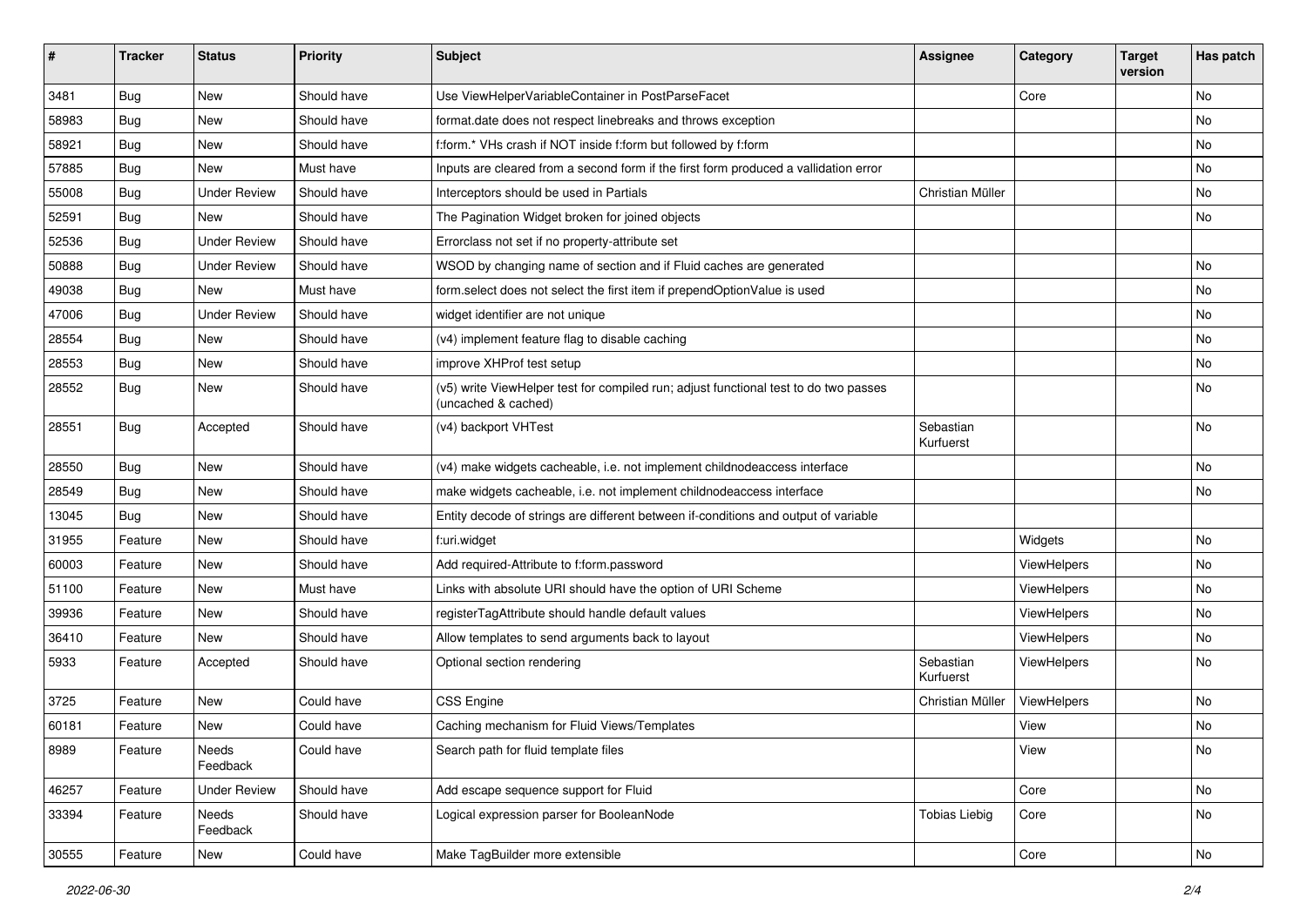| #     | <b>Tracker</b> | <b>Status</b>            | <b>Priority</b>      | <b>Subject</b>                                                                                         | <b>Assignee</b>        | Category           | <b>Target</b><br>version | Has patch |
|-------|----------------|--------------------------|----------------------|--------------------------------------------------------------------------------------------------------|------------------------|--------------------|--------------------------|-----------|
| 10472 | Feature        | New                      | Could have           | Fluid Standalone distribution                                                                          |                        | Core               |                          | No        |
| 7608  | Feature        | New                      | Could have           | Configurable shorthand/object accessor delimiters                                                      |                        | Core               |                          | Yes       |
| 4704  | Feature        | New                      | Should have          | Improve parsing exception messages                                                                     |                        | Core               |                          |           |
| 1907  | Feature        | New                      | Could have           | Default values for view helpers based on context                                                       |                        | Core               |                          |           |
| 60271 | Feature        | New                      | Should have          | Paginate viewhelper, should also support arrays                                                        |                        |                    |                          | No        |
| 52640 | Feature        | <b>Under Review</b>      | Should have          | Create an UnlessViewHelper as opposite to the IfViewHelper                                             | Marc Neuhaus           |                    |                          | <b>No</b> |
| 51277 | Feature        | New                      | Should have          | ViewHelper context should be aware of actual file occurrence                                           |                        |                    |                          | No        |
| 49756 | Feature        | <b>Under Review</b>      | Should have          | Select values by array key in checkbox viewhelper                                                      |                        |                    |                          | No        |
| 48355 | Feature        | <b>New</b>               | Could have           | Assign output of viewhelper to template variable for further processing.                               |                        |                    |                          |           |
| 46545 | Feature        | New                      | Should have          | Better support for arrays in options of SelectViewHelper                                               |                        |                    |                          | No        |
| 45345 | Feature        | Needs<br>Feedback        | Should have          | Easy to use comments for fluid that won't show in output                                               |                        |                    |                          |           |
| 45153 | Feature        | <b>New</b>               | Should have          | f:be.menus.actionMenuItem - Detection of the current select option is insufficient                     |                        |                    |                          | <b>No</b> |
| 42397 | Feature        | <b>New</b>               | Should have          | Missing viewhelper for general links                                                                   |                        |                    |                          | No        |
| 40081 | Feature        | New                      | Should have          | Allow assigned variables as keys in arrays                                                             |                        |                    |                          | No        |
| 38130 | Feature        | New                      | Should have          | Checkboxes and multiple select fields should have an assignable default value                          |                        |                    |                          | No        |
| 37095 | Feature        | New                      | Should have          | It should be possible to set a different template on a Fluid TemplateView inside an<br>action          | Christopher<br>Hlubek  |                    |                          | No        |
| 36559 | Feature        | New                      | Could have           | New widget progress bar                                                                                |                        |                    |                          | Yes       |
| 33215 | Feature        | <b>New</b>               | Should have          | RFC: Dynamic values in ObjectAccess paths                                                              |                        |                    |                          | No        |
| 9514  | Feature        | <b>New</b>               | Should have          | Support explicit Array Arguments for ViewHelpers                                                       |                        |                    |                          |           |
| 9005  | Feature        | Accepted                 | Could have           | Fluid Template Analyzer (FTA)                                                                          | Sebastian<br>Kurfuerst |                    |                          |           |
| 3291  | Feature        | <b>Needs</b><br>Feedback | Should have          | Cacheable viewhelpers                                                                                  |                        |                    |                          | No        |
| 54195 | Task           | <b>New</b>               | Should have          | Rename and move FormViewHelper's errorClass value, currently 'f3-form-error'                           | Adrian Föder           | ViewHelpers        |                          | No        |
| 34309 | Task           | <b>New</b>               | Could have           | Unknown ViewHelpers cause exception - should be handled more graceful                                  |                        | <b>ViewHelpers</b> |                          | <b>No</b> |
| 26664 | Task           | New                      | Won't have this time | Clean up Form ViewHelpers                                                                              |                        | <b>ViewHelpers</b> |                          | No        |
| 26658 | Task           | New                      | Won't have this time | Make Form ViewHelpers consistent                                                                       |                        | <b>ViewHelpers</b> |                          | No        |
| 10911 | Task           | New                      | Should have          | Tx_Fluid_ViewHelpers_Form_AbstractFormViewHelper->renderHiddenIdentityField<br>should be more reliable |                        | ViewHelpers        |                          | No        |
| 9950  | Task           | <b>New</b>               | Should have          | Binding to nested arrays impossible for form-elements                                                  |                        | ViewHelpers        |                          |           |
| 8491  | Task           | <b>Needs</b><br>Feedback | Should have          | link.action and uri.action differ in absolute argument                                                 | Karsten<br>Dambekalns  | ViewHelpers        |                          | No        |